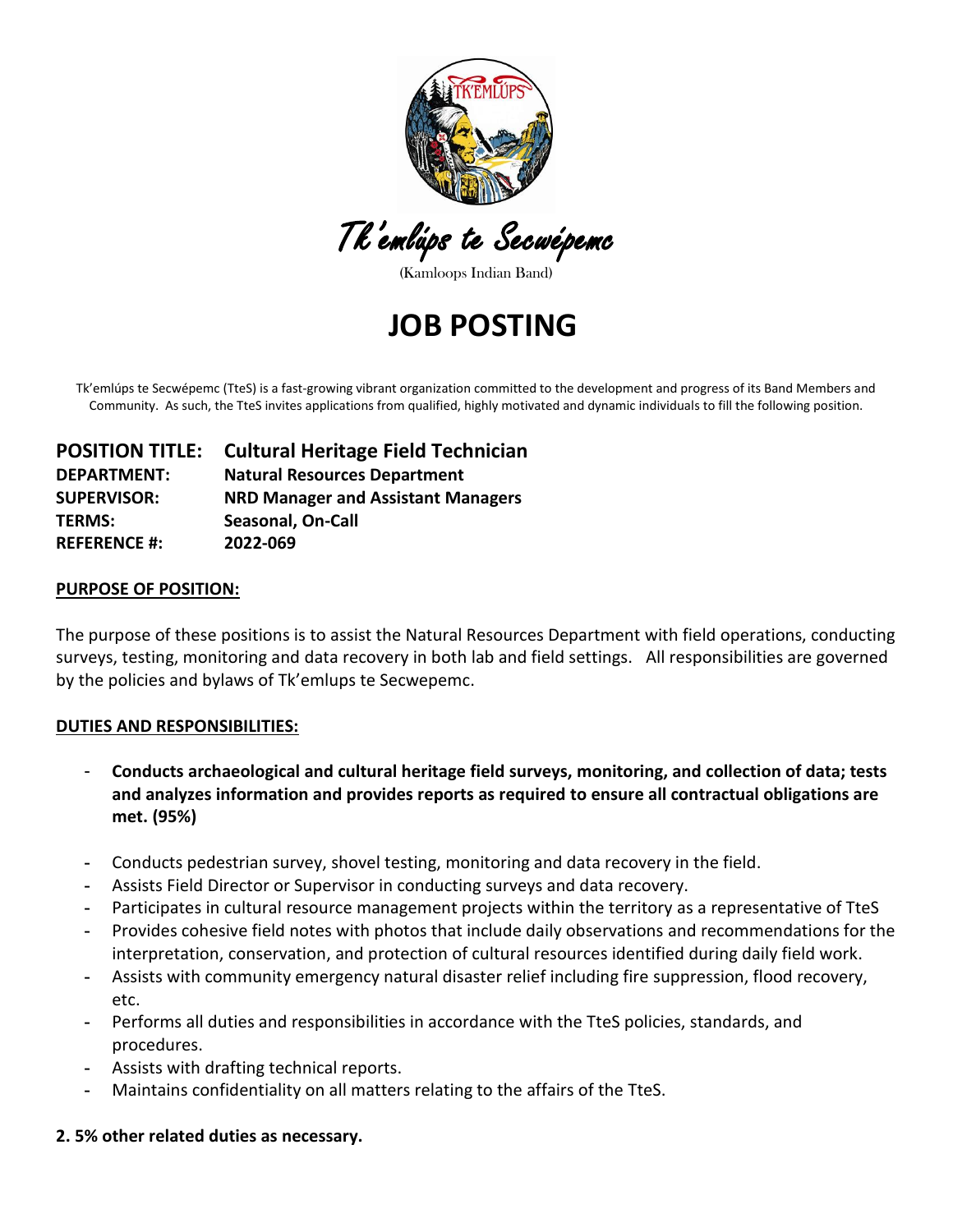# **Professional Certification, Education and Experience:**

- **-** Bachelor Degree in a relevant discipline;
- **-** Or enrollment in one of the following post-secondary programs:
	- Archaeology/Anthropology
	- Natural Resources
	- First Nations Studies
- **-** Or a combination of education, training and a minimum of 2 year's field experience, in similar type of field work.
- Must possess Level 1 First Aid certificate or be willing to obtain the training.
- Must possess a valid BC Class 5 driver's licence and have reliable transportation.
- Must possess a clean driver abstract and maintain clean status throughout employment.
- For those projects that demand it (Trans Mountain work for example) must be able to provide satisfactory drug test results and maintain that throughout the project life-cycle.
- S100 Fire Suppression Ticket preferable.

## **Skills and Abilities:**

- Familiarity with Secwepemc culture and ability to work in a cross-cultural setting
- Good oral and written communication skills.
- Ability to verify research, collect data, prepare field notes and other documents.
- Must be able to operate modern technology utilized for field operations.
- Must have good orienteering skills to navigate in remote forested settings
- Must be physically fit and willing to work in challenging environments
- Must have strong teamwork and cooperation, problem solving and judgement skills.
- Ability to be flexible and take initiative.
- Strong tact and diplomacy.

**HOURS OF WORK:** Normal Day shifts – 7 hours. Non-normal shifts maybe required. PAY GRADE: As per current TteS wage grid.